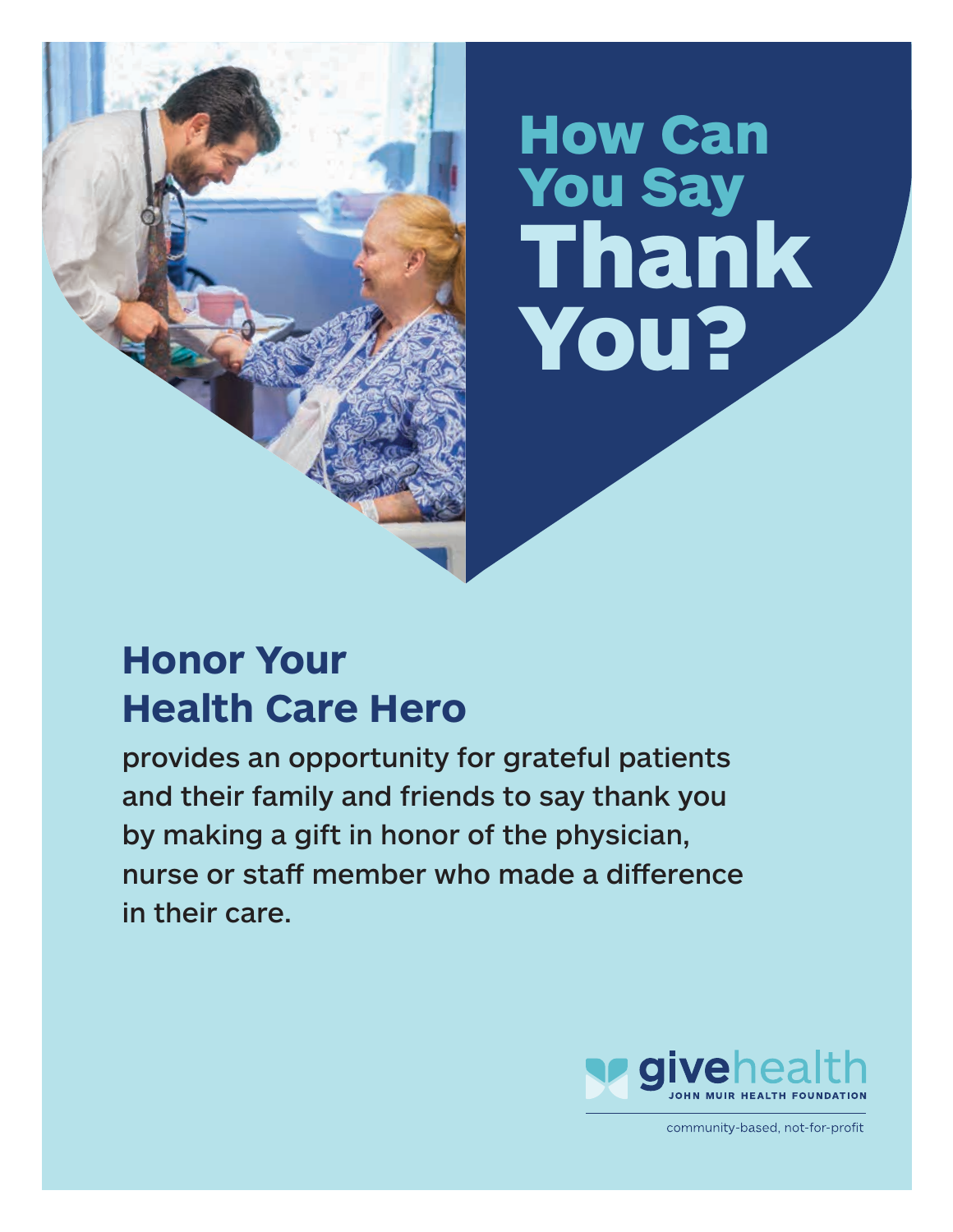# **Thanking a HERO is easy!**

By making a gift of any amount to John Muir Health Foundation, your caregiver will receive a custom-crafted HERO lapel pin.





*You can be thanked in many ways from patients. While not expected, gratitude is a most welcome gift. Receiving this type of acknowledgment has been one of the greatest honors in my life.*

—Sally Davis, M.D.



*Thanks to the fast actions of Dr. Andrew Dublin and Dr. Perkin Shiu, I am alive and well today. It brought me and my wife great joy to say thank you for saving my life.*

—Sundar Vasu Devan

*The team at John Muir Health was incredibly responsive and compassionate to my husband ...and to me. I was very worried about Sundar, but they kept me informed every step of the way. I thank John Muir Health every day for saving my husband's life.*

—Bama Vasu Devan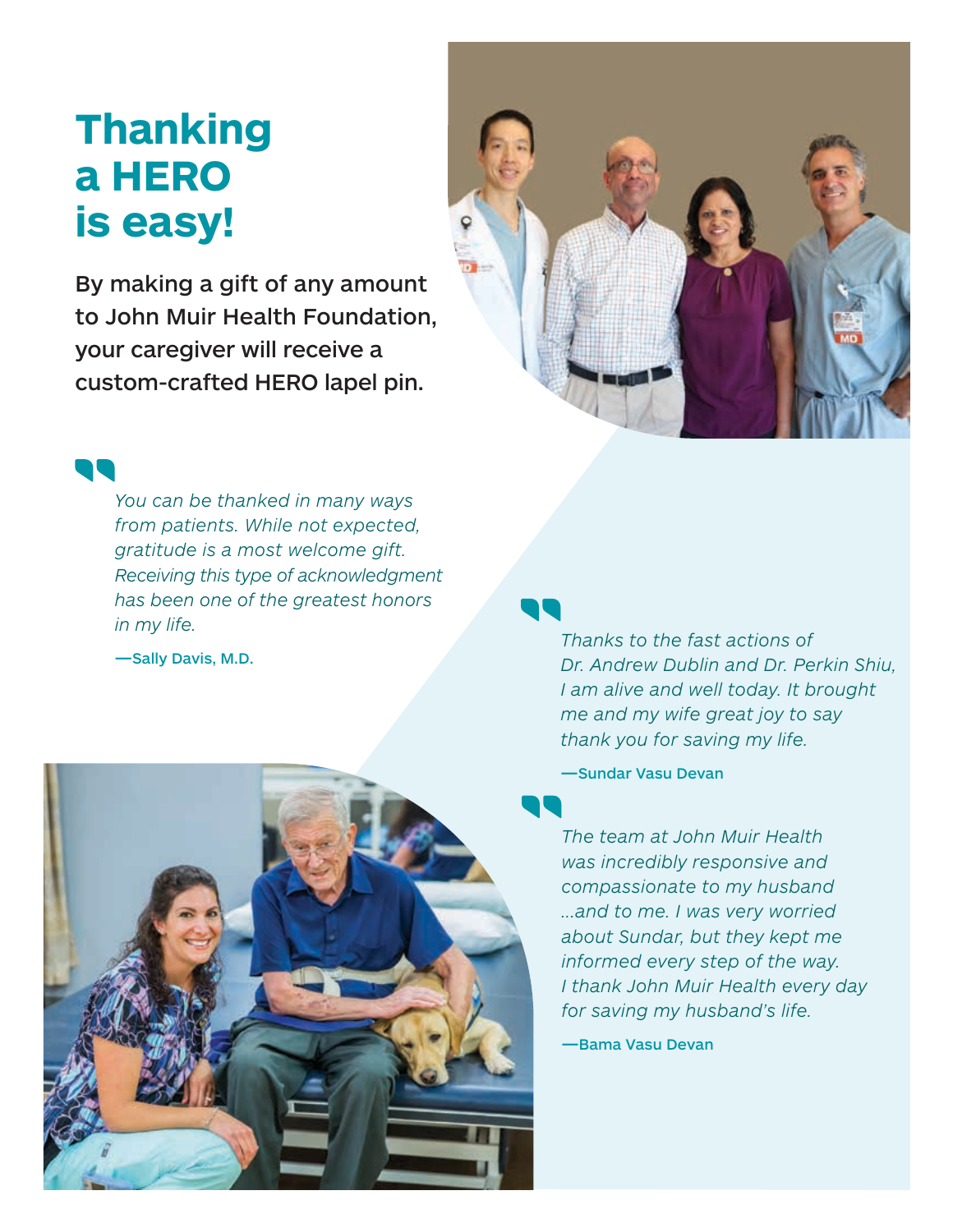## **By making a gift today you can...**

community-based, not-for-profit

**Thank** a physician, nurse or staff member **Honor** someone special or a special occasion **Support** John Muir Health's quality patient care **Ensure** the highest level of care **Save** lives in our community every day

### **I wish to honor the following caregiver(s):**

(Please provide first and last name)

Caregiver's Name:

Message \_

Caregiver's Name:

Message

#### **Donor's Name**

Please continue form on the next page...



Your HERO will receive this custom-crafted lapel pin when you say *Thank You!*

**Philanthropic gifts help to sustain and enhance the margin of excellence that distinguishes John Muir Health as a top-rated health care provider and a vital community asset.**